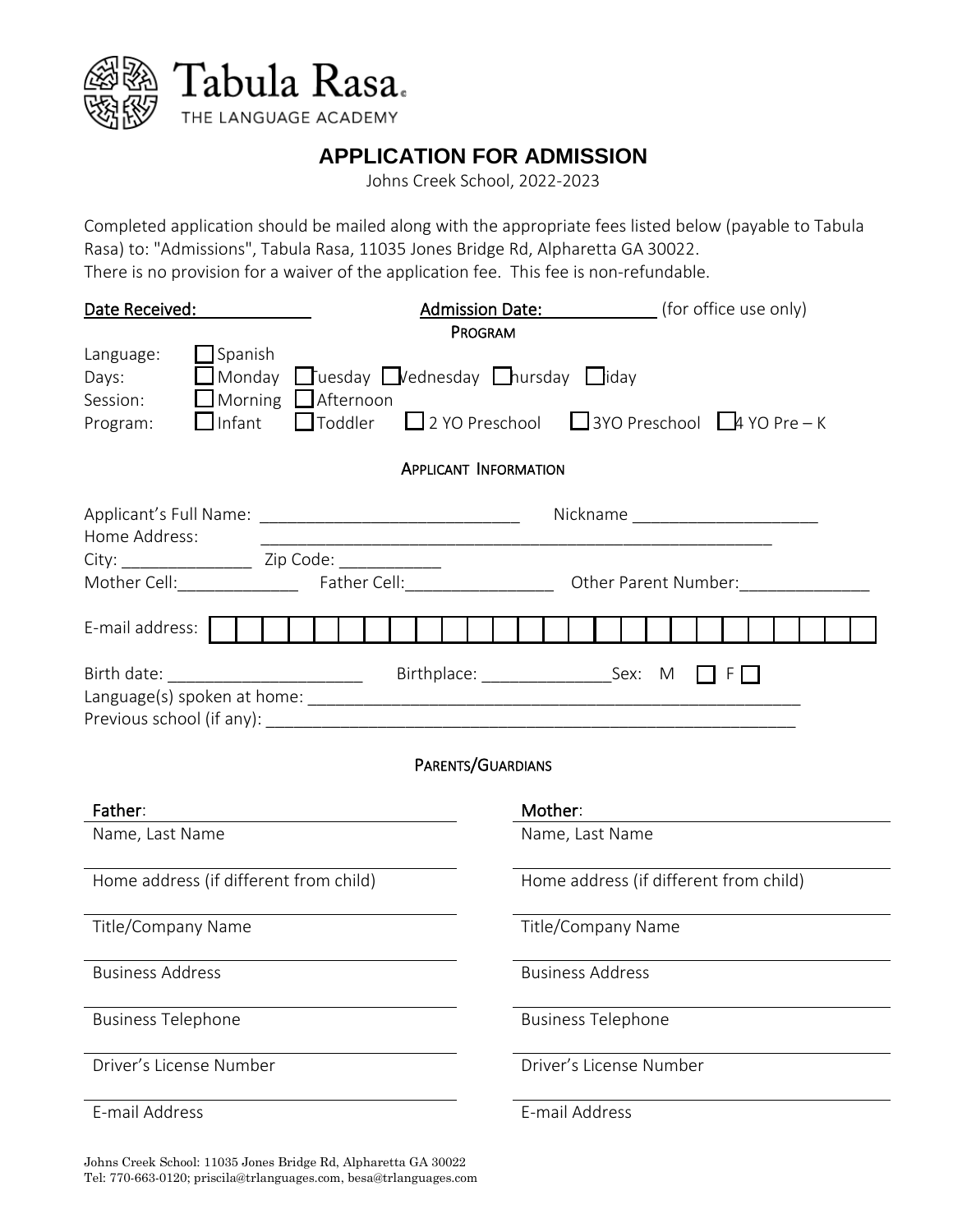| Applicant lives with: (check one)<br><b>Both Parents</b><br>Siblings                                                           | Mother  | Father         |      | Legal Guardian | Other (Specify) |  |
|--------------------------------------------------------------------------------------------------------------------------------|---------|----------------|------|----------------|-----------------|--|
| Name                                                                                                                           | Age     | Current School | Name | Age            | Current School  |  |
| Name                                                                                                                           | Age     | Current School | Name | Age            | Current School  |  |
| In the event the Parent/Guardian cannot be reached, please call (these individuals are authorized to pick<br>up the Applicant) |         |                |      |                |                 |  |
| Name                                                                                                                           | Address |                |      | Phone Number   | Relationship    |  |
| 1.                                                                                                                             |         |                |      |                |                 |  |
| 2.                                                                                                                             |         |                |      |                |                 |  |
| 3.                                                                                                                             |         |                |      |                |                 |  |
|                                                                                                                                |         |                |      |                |                 |  |

Tuition policies and rates are established each January for the upcoming Summer and Scholastic Year. Morning Part-Time School hours: 8am-1pm

Full-Time School hours: 7am-6pm

### Yearly Application Fee:  $\Box$  \$100 per year/per student

| Grades                     | Days                    | Weekly    |
|----------------------------|-------------------------|-----------|
| Infants                    | Full-time               | \$320     |
| Infants                    | 3 days or 5 mornings    | \$280     |
| Infants                    | 2 days                  | \$250     |
| Infants Drop-In rate       | (Call for availability) | \$100/day |
| $1-4YO$                    | Full-time               | \$300     |
| $1-4YO$                    | 3 days or 5 mornings    | \$270     |
| $1-4YO$                    | 2 days                  | \$250     |
| 1-4 Yo Drop-In rate        | (Call for availability) | \$80/day  |
| GA Pre-K Afterschool       |                         | \$100     |
| GA Pre-K Snack/Lunch       |                         | \$30      |
| Elementary Age Summer Camp | Full-time               | \$300     |

We offer a sibling discount of 5%, only if all siblings attend full-time. Each family can take two weeks of vacation per year (August-July), with prorated tuition (50% of the tuition). Drop-in if available only for our part-time enrolled students, available on the days the student is not enrolled to attend school. I/We are aware of all the fees and tuition for the 2022-2023 scholastic year. I/We agree to pay the financial obligations toward the school on time without invoice.

Signature of Parent **Date** 

L

#### Signature of Parent **Date**

\_\_\_\_\_\_\_\_\_\_\_\_\_\_\_\_\_\_\_\_\_\_\_\_\_\_\_\_\_\_\_\_\_\_\_\_\_\_\_\_\_\_\_\_\_\_\_\_\_\_\_\_\_\_\_\_\_\_\_\_\_\_\_\_\_\_\_\_\_\_\_\_\_\_\_\_\_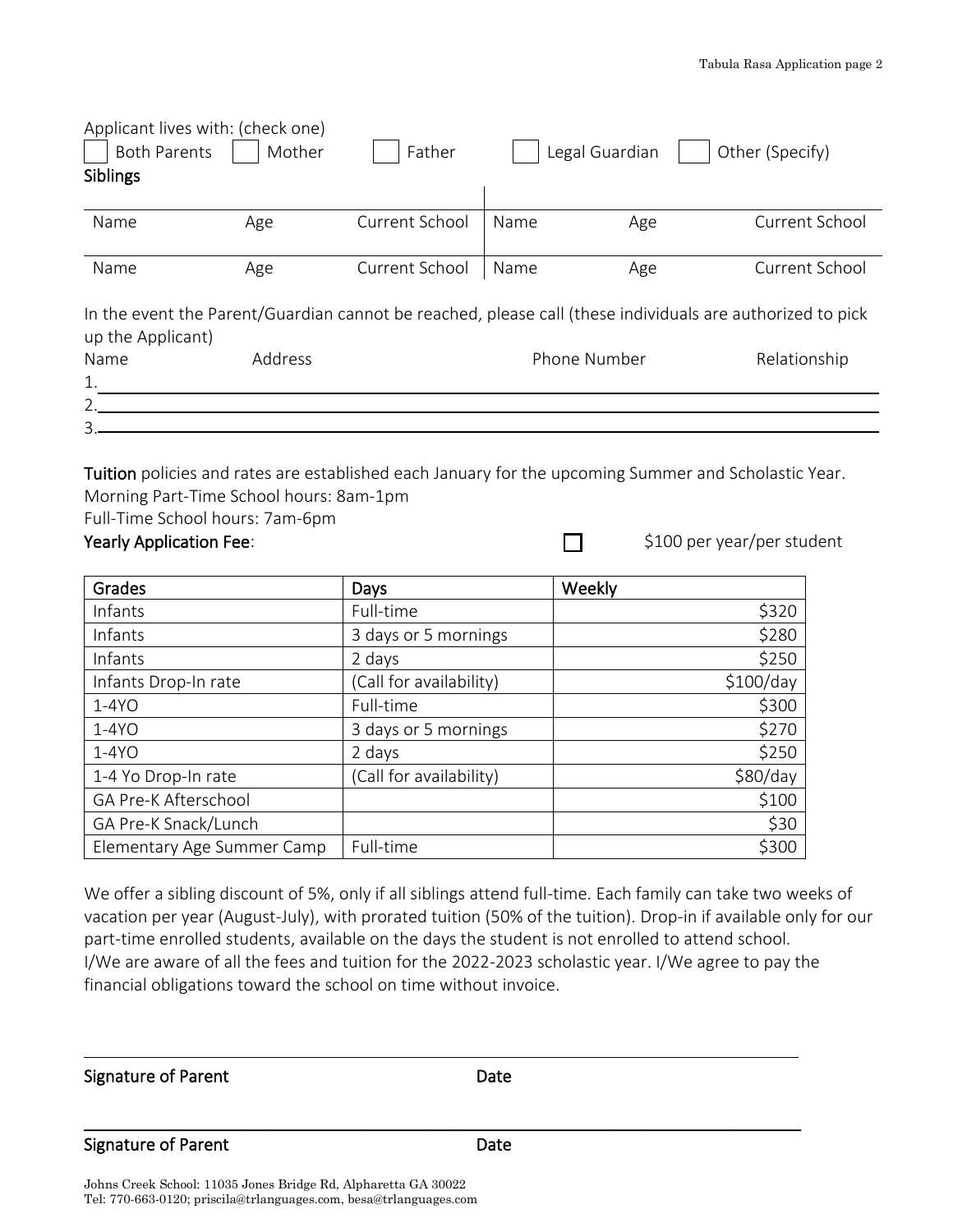### Parental Agreement with Tabula Rasa The Language Academy

In signing this application, Parents/Guardians acknowledge the following terms of enrollment:

- 1. I accept the responsibility to keep my financial obligations current without invoice.
- 2. I hereby acknowledge that tuition and related fees are nonrefundable.
- 3. I hereby acknowledge that Tabula Rasa may organize field trips, school outings and other educational activities in which students may visit off-site locations and facilities. The school will obtain written authorization from me before my child participates in field trips.
- 4. I hereby release, hold harmless and indemnify Tabula Rasa, its office staff, teachers, assistant teachers and agents from any and all liability or damages arising as a result of injuries to my child sustained while attending school or a school function. I authorize the school to obtain emergency medical care for my child if needed.
- 5. I hereby give my permission for pictures taken of my child during any school activity to be used by Tabula Rasa for school-related publications.
- 6. I acknowledge it is my responsibility to keep my child's records current to reflect any significant changes as they occur, e.g. telephone numbers, work location, emergency contacts, child physician, child's health status, infant feeding plans and immunization records.
- 7. The school will keep me informed of any incidents, illnesses and injuries which include my child.
- 8. My child will not be allowed to enter or leave the school without being escorted by the parent(s), person authorized by parent(s), or facility personnel.
- 9. I'm aware that the school does not administer any medicine to my child, except the following (if applicable) and Baby Wipes \_\_\_\_\_\_\_Band Aid \_\_\_\_\_\_\_\_Neosporin or similar ointment

Sunscreen lnsect Repellent Mon-prescription ointment (Desitin, Vaseline) 10. Snack and lunch are included in the tuition, except the following: all food should be sent from

- home for infants and students with food allergies or food preferences (vegan etc.). Parents need to send water/juice from home.
- 11. I understand that the Preschool/Daycare program is licensed by "Bright From the Start, Georgia Department of Early Care and Learning", License number CCLC-28269, phone number 404-657- 5562, [www.decal.ga.gov.](http://www.decal.ga.gov/) Our Elementary School program is not licensed and is not required to be licensed by "Bright From the Start, Georgia Department of Early Care and Learning", phone number 404-657-5562, [www.decal.ga.gov.](http://www.decal.ga.gov/)

The Parent(s)/Guardian(s) signing this Registration Form is/are responsible for the payment of tuition in accordance with the terms and conditions set forth above. Parents/Guardians hereby certify that, to the best of our knowledge, the information contained in this application is true and accurate. The Staff of Tabula Rasa may verify any part of this application material. The applicant desires to be a student at Tabula Rasa.

| Date |                                       |  |
|------|---------------------------------------|--|
|      | Parent Signature                      |  |
| Date |                                       |  |
|      | $D = 0.5$ and $D = 0.5$ and $D = 0.5$ |  |

Parent Signature

## Notice of Nondiscriminatory Policy

Tabula Rasa admits students of any race, color, national and ethnic origin to all the rights, privileges, programs and activities generally accorded or made available to students at Tabula Rasa. It does not discriminate on the basis of race, color, national and ethnic origin in administration of its educational policies, scholarships, athletic and other school administered programs.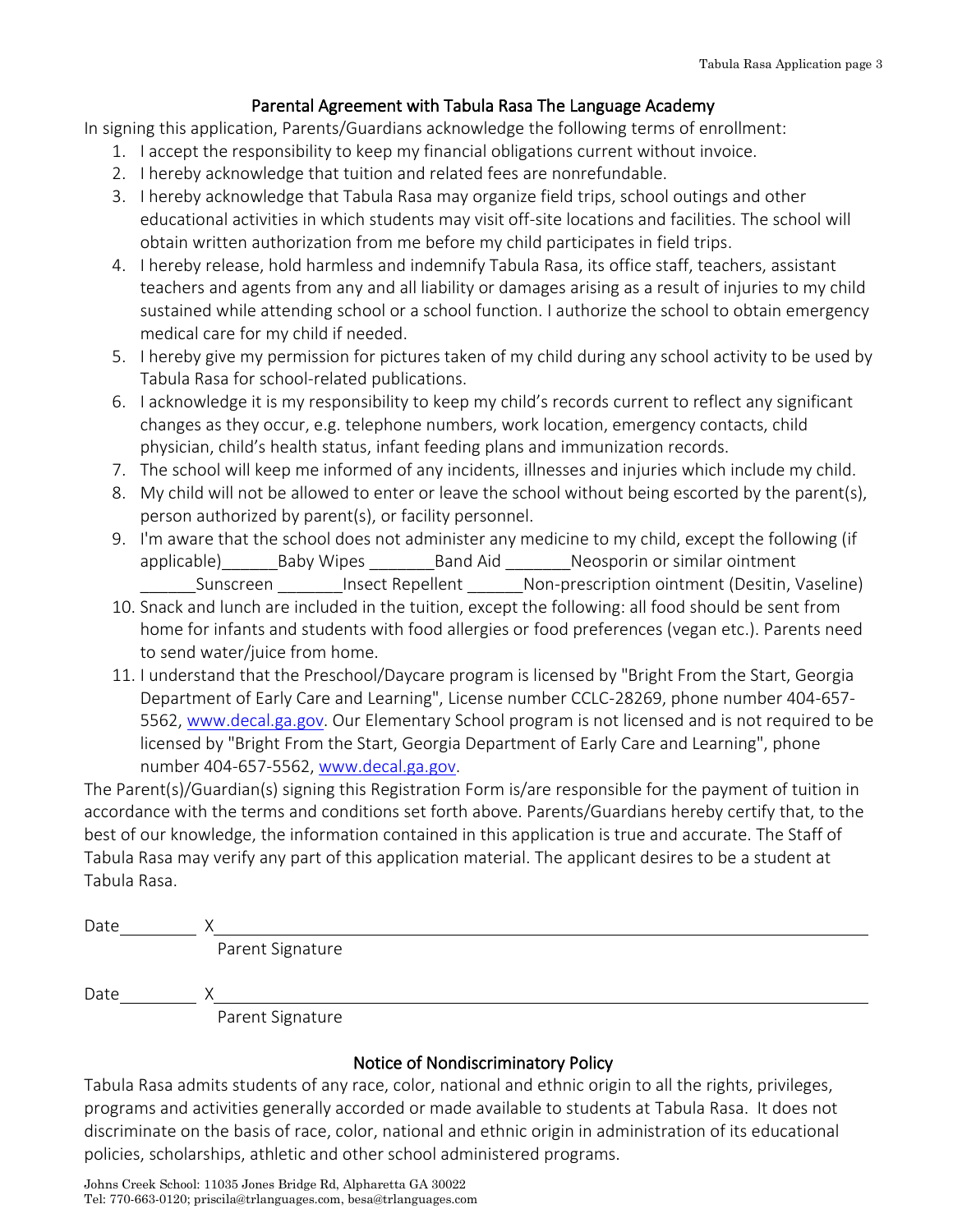#### MEDICAL/EMERGENCY INFORMATION

| <b>Emergency Information</b>  |                           |                                                                                                                                                                                                                                                                                                                          |
|-------------------------------|---------------------------|--------------------------------------------------------------------------------------------------------------------------------------------------------------------------------------------------------------------------------------------------------------------------------------------------------------------------|
| Name of Child                 | Name of Parent            | Phone number                                                                                                                                                                                                                                                                                                             |
| Birth date                    | Last Physical Examination |                                                                                                                                                                                                                                                                                                                          |
|                               |                           | <b>Emergency contact:</b> Name and phone number(s) of two adult relatives we may call in case of emergency                                                                                                                                                                                                               |
| when parent is not available: | Phone Number              |                                                                                                                                                                                                                                                                                                                          |
| Name                          |                           | Relationship                                                                                                                                                                                                                                                                                                             |
| Name                          | Phone Number              | Relationship                                                                                                                                                                                                                                                                                                             |
| Child's Physician:            |                           |                                                                                                                                                                                                                                                                                                                          |
| Name                          | Phone Number              | Hospital                                                                                                                                                                                                                                                                                                                 |
| <b>Health Concerns:</b>       |                           | Does your child suffer from any chronic conditions or allergies, does s/he have any limitations or special<br>needs? Does the child take any medication? If yes, please explain in full on the space provided below:                                                                                                     |
| arises?                       |                           | Does the school have permission to administer Tylenol or other medication to your child if the need                                                                                                                                                                                                                      |
|                               |                           | Does the child take any medication on regular basis? If yes, please specify:                                                                                                                                                                                                                                             |
| <b>Medical Release</b>        |                           | I hereby authorize the staff of Tabula Rasa The Language Academy to contact the persons named on this<br>card and do authorize the named physician or his or her associates to render such treatment as may be<br>deemed necessary in an emergency, for the health of said child. In the event that the persons named on |

this card cannot be reached, Tabula Rasa Staff are hereby authorized to take whatever action is deemed necessary in its sole judgment for the health of the aforesaid child. Any expenses incurred for the above will be the sole responsibility of the Parent(s)/Guardian(s).

I HAVE READ, UNDERSTOOD AND AGREE TO THIS EMERGENCY RELEASE.

| Date |                  |
|------|------------------|
|      | Parent Signature |
| Date |                  |
|      | Parent Signature |

Johns Creek School: 11035 Jones Bridge Rd, Alpharetta GA 30022 Tel: 770-663-0120[; priscila@trlanguages.com,](mailto:priscila@trlanguages.com) besa@trlanguages.com